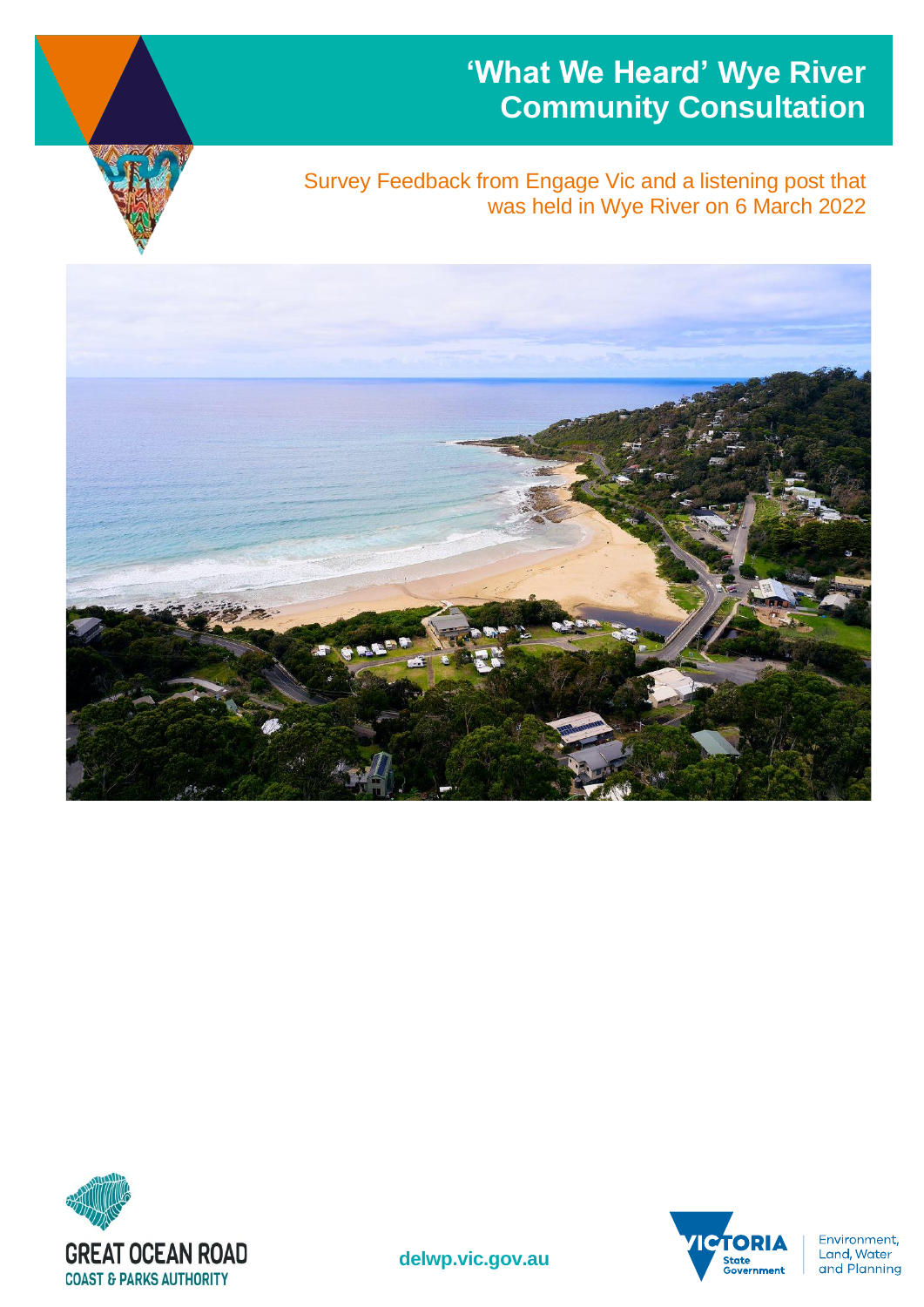

**Participants were asked to comment on existing and foreseeable challenges facing the foreshore around the Wye River Surf Life Saving Club. Four coastal adaptation options were presented, and respondents were given the opportunity to provide feedback on each option. This is what we heard:**

There was an understanding of the environmental pressures facing Wye River and the risk to all open coasts in the region. Some of the issues identified included sea level rise, climate change and erosion of the foreshore impacting the Wye River Surf Life Saving Club (WRSLSC) and adjoining caravan park. Participants indicated the site was highly valued for recreational activities by local residents and holiday makers who have developed a strong connection with the area over the last 60 years. The integrated sand management option received the strongest support while hard, physical structures had the least support. Alternative options including sandbags, geo-rock bags and dune revegetation were also suggested by participants.

**Four long-term erosion management options were presented in a report, the following provides a summary of the feedback.**

#### **Integrated Sand Management Plan**

Participants highlighted this option was more environmentally sensitive to the landscape and would likely have limited unforeseen or ongoing negative impacts. There was acknowledgement that natural processes would be respected, and that erosion has existed within Wye River long before the most recent erosion event. Participants identified that this option was a short-term measure that could be used proactively, however noted ongoing costs as the main negative to supporting this option. Other concerns for this option were that the sand would be washed away quickly and would be ineffective over the long-term. There were also concerns around the consistent use of machinery on the beach impacting the amenity.

Overall, integrated sand management received strong support over the short term.

**"I have seen significant variation in the near shore environment at Wye River in the 40 years I have been camping there. Taking a lighthanded approach seems sensible."**

#### **"The sand will constantly wash away and be a costly exercise to reinstate all the time."**

#### **Managed Retreat**

There was general support for this option among most participants even if it was not preferred. There was acknowledgement that sea level rise would place increasing pressure on the natural and built environment so managed retreat would be a supported option if done with extensive community consultation. Concern was raised about the cost, lack of space to relocate the surf lifesaving club and impact on how the coast was used recreationally if managed retreat was implemented.

**"Although not as palatable, this would future proof the services of the SLSC for a 50-year period. It would also allow the estuary to evolve in the most natural fashion."**

**"Relocation of the surf club would be costly, disruptive and hinder the ability of the SLSC to adequately respond during peak times."**

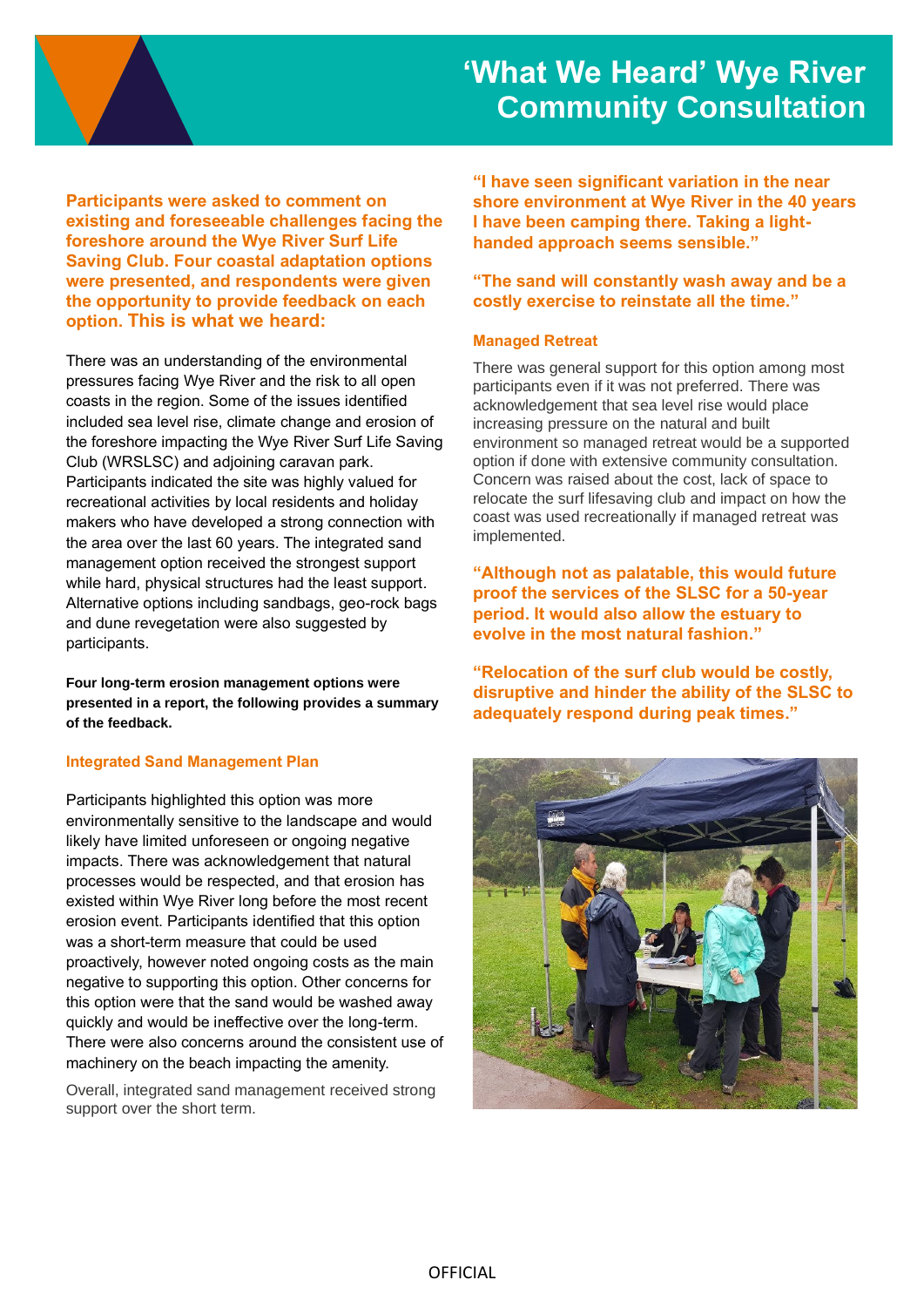

# **'What We Heard' Wye River Community Consultation**

### **Rock Groyne**

The majority of respondents did not support rock groynes due to the negative impact on amenity, the environment and recreational values. Some participants identified that while amenity values would be lost, this option represented a long-term solution that was less intrusive and would retain sand on the beach. Alternative suggestions were made including sandbags and geo-tech bags as a medium-term option.

**"This would significantly impact the beach appearance and amenities and safety view of life savers to river outlet."**

**"Loss of use of the area and long-term impacts on amenity, and unknown side effects to other areas of the beach is a concern"**

#### **Engineered Revetment or Seawall**

There was consensus among participants that a revetment or seawall would be effective and provide long-term protection, however the natural environment is likely to be negatively impacted through end scouring processes elsewhere. It was also noted that revetments or seawalls would also impact the natural beauty of Wye River.

Other participants recognised that this option has successfully been implemented and used extensively along many parts of the Great Ocean Road and would likely be needed in the future as sea levels rise.

Revetments or seawalls received the least support.

**"This would significantly impact the beach appearance and amenities and safety view of life savers to the river outlet. It would be devastating to lose the beach."**

**"Sea walls and physical armouring has been used in a number of locations recently and seems to be effective and aesthetically pleasing if it has a natural look."**

#### **Other Comments**

- Most participants also provided additional comments, which have been summarised into the following key themes
- Respecting natural processes
- Cautioning intervention relative to the risk
- Alternative adaptation options as seen in other countries
- Consideration of Traditional Owner cultural values
- Maintaining the existing environmental and recreational values of the area and avoiding hard infrastructure
- Further consultation with community and generational campers is requested, particularly around long-term hard infrastructure or managed retreat.

#### **Next Steps**

DELWP and Great Ocean Road Coast and Parks Authority thank participants for providing valuable feedback which is being used for planning decisions and has informed the next steps.

An integrated sand management program in combination with dune rehabilitation activities will be undertaken within the Wye River Foreshore over the short term. The program involves the movement of sand from the western foreshore to the eastern foreshore and will provide the foreshore with greater resilience from coastal hazards particularly during winter. These works will be monitored regularly by Great Ocean Road Coast and Parks Authority using drone surveys to understand when further sand movement is required.